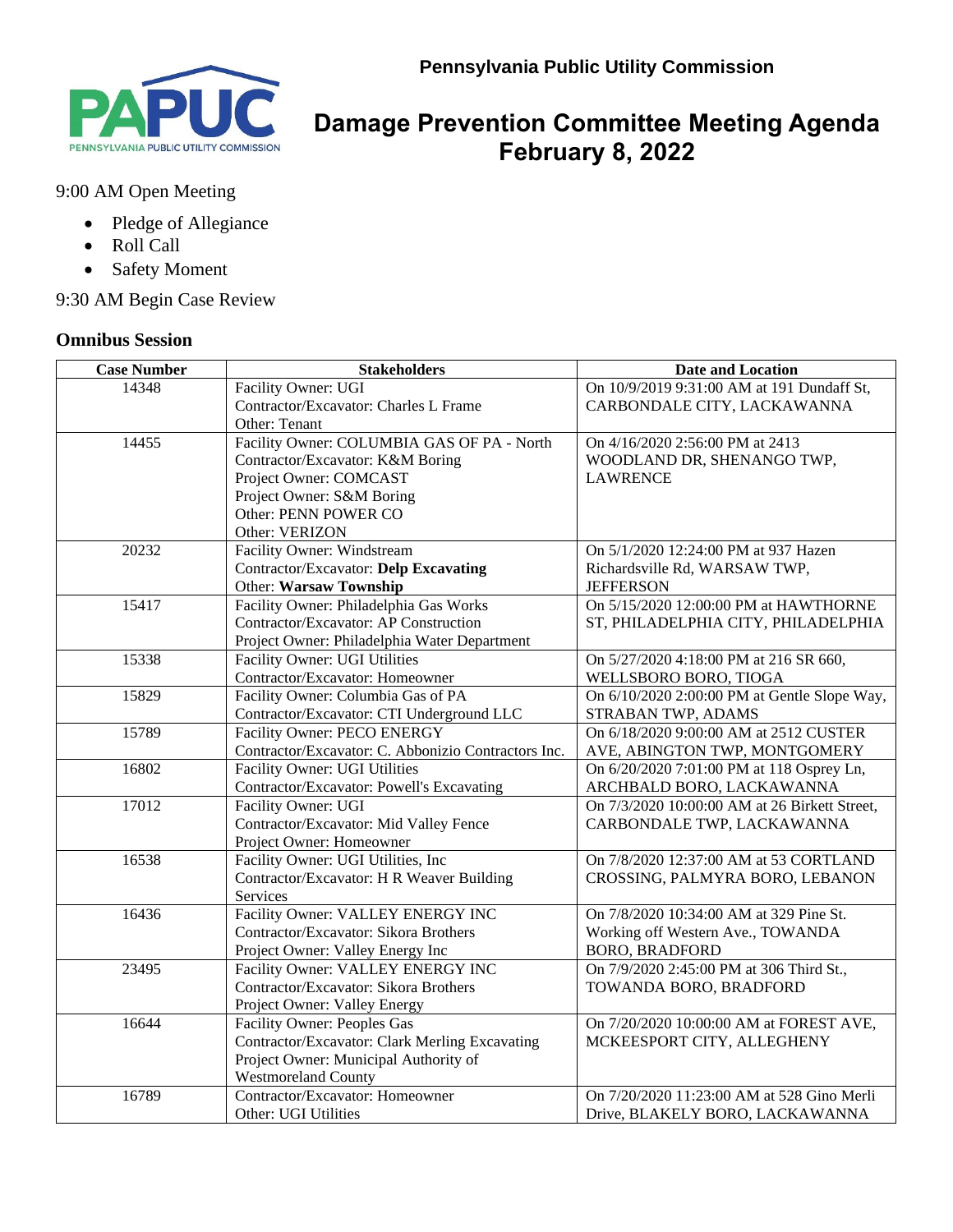| <b>Case Number</b> | <b>Stakeholders</b>                                              | <b>Date and Location</b>                     |
|--------------------|------------------------------------------------------------------|----------------------------------------------|
| 17026              | Facility Owner: Columbia Gas of PA                               | On 7/22/2020 8:00:00 AM at BAYBERRY LN,      |
|                    | Contractor/Excavator: CTI Underground LLC                        | STRABAN TWP, ADAMS                           |
|                    | Other: CCD Rock Creek LLC                                        |                                              |
| 16980              | Facility Owner: Verizon Pennsylvania                             | On 7/27/2020 10:45:00 AM at 5120 SIMPSON     |
|                    | Contractor/Excavator: RL LIVINGSTON INC                          | FERRY RD, LOWER ALLEN TWP,                   |
|                    | Project Owner: UNITED METHODIST HOME                             | <b>CUMBERLAND</b>                            |
|                    | FOR CHILDREN                                                     |                                              |
| 17163              | Facility Owner: Columbia Gas of PA - Central                     | On 7/29/2020 12:05:00 PM at 3708             |
|                    | Contractor/Excavator: Brentwood Borough                          | WOODROW AVE, BRENTWOOD BORO,                 |
|                    |                                                                  | <b>ALLEGHENY</b>                             |
| 17457              | Facility Owner: Columbia Gas of PA - East                        | On 8/7/2020 7:31:00 AM at 975 Beck Mill      |
|                    | Contractor/Excavator: JA Myers Building and                      | Road, PENN TWP, YORK                         |
|                    | Development                                                      |                                              |
| 17510              | Facility Owner: Columbia Gas                                     | On 8/12/2020 1:45:00 AM at 840 DUTCH         |
|                    | Contractor/Excavator: BRIGHTON TOWNSHIP                          | RIDGE RD, BRIGHTON TWP, BEAVER               |
|                    | MUNICIPAL AUTHORITY                                              |                                              |
|                    | Project Owner: BRIGHTON TOWNSHIP                                 |                                              |
|                    | MUNICIPAL AUTHORITY                                              |                                              |
| 17771              | Facility Owner: Lehigh County Authority                          | On 8/21/2020 12:00:00 PM at 4410 park view   |
|                    | Contractor/Excavator: Liberty Excavating Inc.                    | dr, NORTH WHITEHALL TWP, LEHIGH              |
| 17841              | Facility Owner: PEOPLES GAS                                      | On 8/31/2020 8:00:00 AM at 346 RENFREW       |
|                    | Contractor/Excavator: Verizon                                    | ST, PITTSBURGH CITY, ALLEGHENY               |
| 18539              | Facility Owner: UGI                                              | On 9/24/2020 10:57:00 AM at 35 RESERVE       |
|                    | Contractor/Excavator: JEFF TATE PAVING                           | LN, DERRY TWP, MIFFLIN                       |
| 18947              | Facility Owner: Penelec                                          | On 10/1/2020 1:20:00 PM at 30 VIRGINIA       |
|                    | Contractor/Excavator: Sugar Hollow Water Services,<br><b>LLC</b> | DR, TUNKHANNOCK TWP, WYOMING                 |
|                    | Project Owner: Penelec                                           |                                              |
|                    | Other: BKV Operating LLC                                         |                                              |
| 20025              | Facility Owner: UGI                                              | On 10/13/2020 6:02:00 PM at 469 Potter Game  |
|                    | Contractor/Excavator: Homeowner                                  | Club Road, ROULETTE TWP, POTTER              |
| 23668              | Facility Owner: UGI                                              | On 5/1/2021 10:00:00 AM at 2028 Delaware St, |
|                    | Contractor/Excavator: James McGraw (Homeowner)                   | DUNMORE BORO, LACKAWANNA                     |
|                    | Project Owner: Home Owner                                        |                                              |
| 23669              | Facility Owner: UGI                                              | On 5/6/2021 10:00:00 AM at 224 S. Webster,   |
|                    | Contractor/Excavator: Robert Coleman                             | SCRANTON CITY, LACKAWANNA                    |
|                    | (Homeowner)                                                      |                                              |
|                    | Project Owner: Homeowner                                         |                                              |

**Full Session** (parties in **bold** are disputing penalties)

| <b>Case Number</b> | <b>Stakeholders</b>                              | <b>Date and Location</b>              |
|--------------------|--------------------------------------------------|---------------------------------------|
| 8044               | Facility Owner: City of Pittsburgh Department of | On 7/9/2019 7:00:00 AM at GLADYS AVE, |
|                    | <b>Mobility and Infrastructure</b>               | PITTSBURGH CITY, ALLEGHENY            |
|                    | Facility Owner: PA American Water                |                                       |
|                    | Facility Owner: Pittsburgh Water & Sewer         |                                       |
|                    | Facility Owner: Verizon PA                       |                                       |
|                    | Contractor/Excavator: INFRASOURCE                |                                       |
|                    | Project Owner: COLUMBIA GAS OF PA                |                                       |
| 15832              | <b>Facility Owner: Duquesne Light Company</b>    | On 6/29/2020 8:00:00 AM at MULTIPLE   |
|                    | Contractor/Excavator: West Penn Utilities        | AREAS, MULTIPLE, ALLEGHENY            |
|                    | Project Owner: Comcast                           |                                       |
|                    | Other: Aleppo Twp Authority/ Aleppo Twp          |                                       |
|                    | Other: INDIANA TOWNSHIP                          |                                       |
|                    | Other: Peoples Gas                               |                                       |
|                    | Other: RICHLAND TOWNSHIP ALLEGHENY               |                                       |
|                    | <b>COUNTY</b>                                    |                                       |
|                    | Other: Verizon                                   |                                       |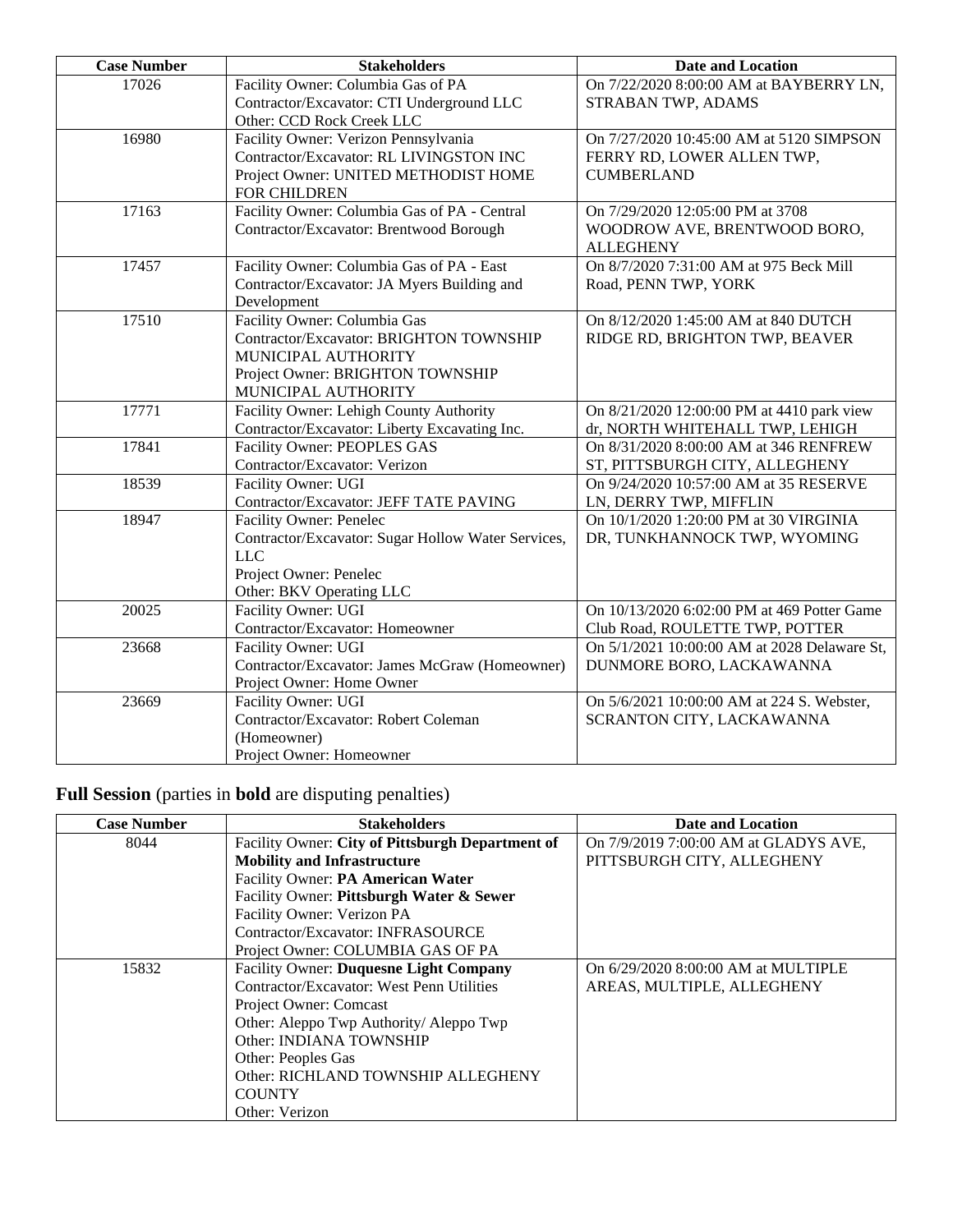| <b>Case Number</b> | <b>Stakeholders</b>                                  | Date and Location                        |
|--------------------|------------------------------------------------------|------------------------------------------|
| 14411              | Facility Owner: UGI Utilities Inc.                   | On 4/22/2020 11:23:00 AM at Tibor Lane & |
|                    | Contractor/Excavator: C&S Concrete Inc               | Alexandra Lane, LOWER PAXTON TWP,        |
|                    | <b>Contractor/Excavator: Empire Masonry</b>          | <b>DAUPHIN</b>                           |
|                    | Contractor/Excavator: Triple Crown Corp              |                                          |
|                    | Project Owner: Triple Crown Corp                     |                                          |
|                    | Designer: R.J. FISHER AND ASSOCIATES                 |                                          |
|                    | Other: COMCAST                                       |                                          |
|                    | Other: Lower Paxton Township                         |                                          |
|                    | Other: LOWER PAXTON TOWNSHIP                         |                                          |
|                    | <b>AUTHORITY</b>                                     |                                          |
|                    | Other: PPL                                           |                                          |
|                    | Other: Verizon                                       |                                          |
|                    | Other: ZAYO Bandwidth                                |                                          |
| 17561              | Facility Owner: SUEZ                                 | On 8/20/2020 9:41:00 AM at 71 N PIONEER  |
|                    | Contractor/Excavator: J F KIELY                      | AVE, KINGSTON TWP, LUZERNE               |
|                    | <b>CONSTRUCTION</b>                                  |                                          |
|                    | Project Owner: UGI UTILITIES                         |                                          |
|                    | <b>Other: Dallas Area Municipal Authority</b>        |                                          |
|                    | Other: UGI Electric                                  |                                          |
| 17586              | Facility Owner: Columbia Gas                         | On 8/17/2020 1:00:00 PM at LINCOLN AVE   |
|                    | Contractor/Excavator: A. Folino Construction, Inc.   | EX, FALLOWFIELD TWP, WASHINGTON          |
|                    | Project Owner: EQT                                   |                                          |
|                    | Designer: KLH                                        |                                          |
| 17784              | <b>Facility Owner: Peoples Gas</b>                   | On 8/18/2020 7:00:00 AM at 1316 W        |
|                    | Contractor/Excavator: A FOLINO                       | SYCAMORE ST, PITTSBURGH CITY,            |
|                    | <b>CONSTRUCTION</b>                                  | <b>ALLEGHENY</b>                         |
|                    | Project Owner: CITY OF PITTSBURGH                    |                                          |
| 17890              | Facility Owner: Columbia Gas                         | On 9/20/2020 4:00:00 AM at LINCOLN AVE   |
|                    | Contractor/Excavator: A. Folino Construction, Inc.   | EX, FALLOWFIELD TWP, WASHINGTON          |
|                    | Project Owner: EQT                                   |                                          |
|                    | Designer: KLH                                        |                                          |
| 18067              | Facility Owner: Columbia Gas                         | On 8/25/2020 1:00:00 PM at LINCOLN AVE   |
|                    | Contractor/Excavator: A. Folino Construction Inc.    | EX, FALLOWFIELD TWP, WASHINGTON          |
|                    | Project Owner: EQT PRODUCTION                        |                                          |
|                    | Designer: KLH                                        |                                          |
| 18068              | Facility Owner: Columbia Gas                         | On 8/25/2020 8:00:00 AM at LINCOLN AVE   |
|                    | Contractor/Excavator: A. Folino Construction Inc.    | EX, FALLOWFIELD TWP, WASHINGTON          |
|                    | Project Owner: EQT                                   |                                          |
|                    | Designer: KLH                                        |                                          |
| 18127              | <b>Facility Owner: Peoples Gas</b>                   | On 9/1/2020 10:00:40 AM at ANITA AVE,    |
|                    | Contractor/Excavator: A. Folino Construction Inc.    | PITTSBURGH CITY, ALLEGHENY               |
|                    | Other: PITTSBURGH WATER & SEWER                      |                                          |
|                    | <b>AUTHORITY THE</b>                                 |                                          |
| 16180              | Facility Owner: PECO ENERGY                          | On 6/30/2020 4:00:00 PM at 33 HUNTERS    |
|                    | Contractor/Excavator: Joseph J. Danielle Contracting | LN, CHESTER HEIGHTS BORO,                |
|                    | <b>Other: Chester Water Authority</b>                | <b>DELAWARE</b>                          |
|                    | Other: Comcast Cable                                 |                                          |
|                    | Other: VERIZON                                       |                                          |
| 15312              | Facility Owner: UGI                                  | On 6/2/2020 1:00:00 PM at 188 HIGH ST,   |
|                    | Contractor/Excavator: LINDE CORP                     | WILKES BARRE CITY, LUZERNE               |
|                    | Project Owner: PENNSYLVANIA AMERICAN                 |                                          |
|                    | <b>WATER</b>                                         |                                          |
|                    | Other: AT&T                                          |                                          |
|                    | Other: City of Wilkes Barre                          |                                          |
|                    | <b>Other: Frontier Communications</b>                |                                          |
|                    | Other: Service Electric Cable                        |                                          |
|                    | Other: Verizon                                       |                                          |
| 15476              | Facility Owner: PECO ENERGY                          | On 6/2/2020 10:00:00 AM at 788 DEKALB    |
|                    | Contractor/Excavator: A PIAZZA NURSERY &             | PIKE, WHITPAIN TWP, MONTGOMERY           |
|                    | <b>LANDSCAPE SOLUTIONS</b>                           |                                          |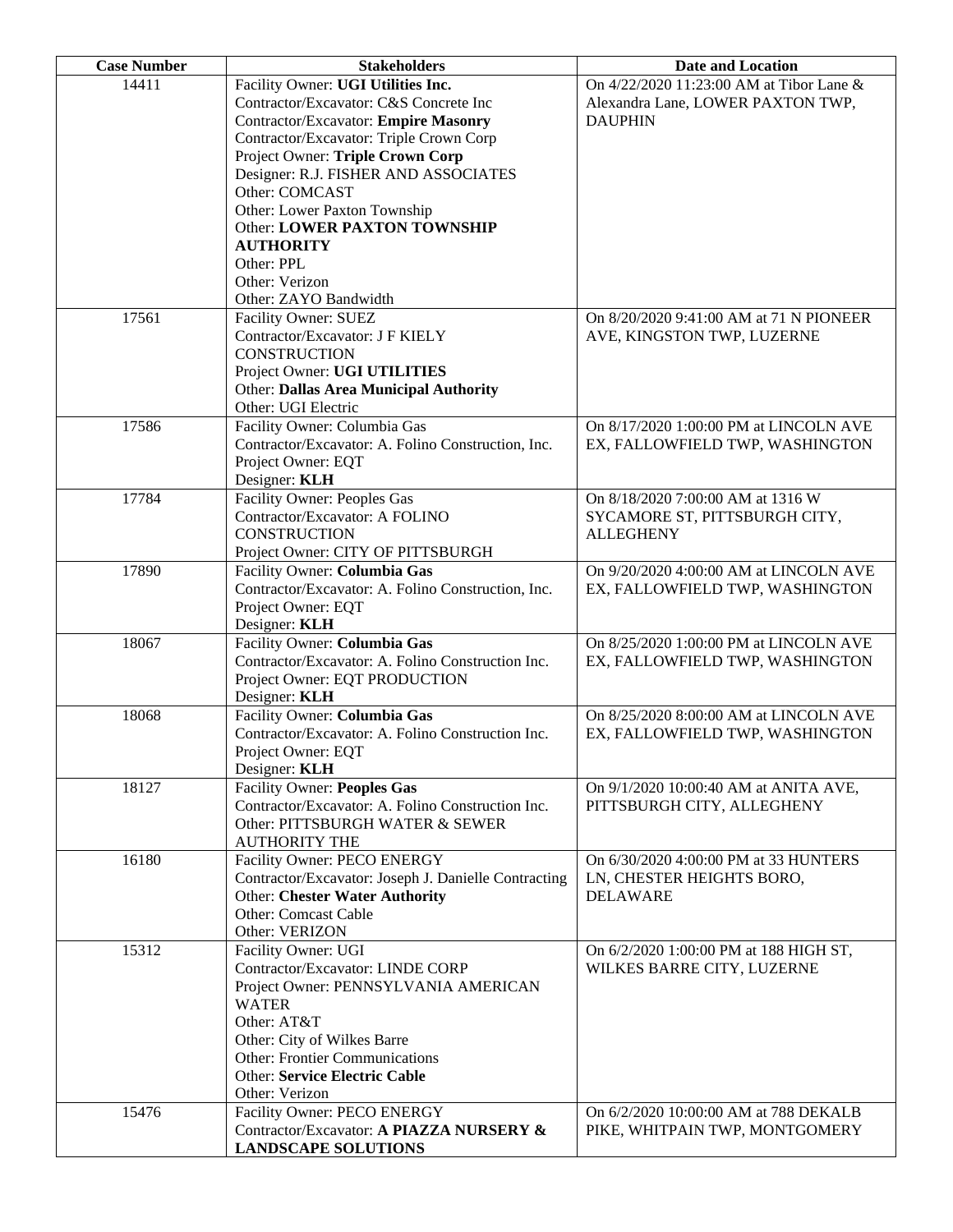| <b>Case Number</b> | <b>Stakeholders</b>                                | <b>Date and Location</b>                 |
|--------------------|----------------------------------------------------|------------------------------------------|
| 16014              | Facility Owner: PEOPLES GAS                        | On 6/23/2020 10:00:00 AM at ARROWOOD     |
|                    | Contractor/Excavator: CASPER COLOSIMO AND          | DR, MT LEBANON TWP, ALLEGHENY            |
|                    | <b>SONS INC</b>                                    |                                          |
|                    | Project Owner: PA AMERICAN WATER                   |                                          |
|                    | <b>COMPANY</b>                                     |                                          |
| 10913              | Facility Owner: Penelec                            | On 10/22/2019 2:00:00 PM at STEHLE LANE, |
|                    | Contractor/Excavator: BISON CONTRACTING            | PAINT TWP, CLARION                       |
|                    | Project Owner: PENNSYLVANIA AMERICAN               |                                          |
|                    | <b>WATER</b>                                       |                                          |
|                    | Designer: Kopko Engineering                        |                                          |
|                    | Other: Atlantic Broadband                          |                                          |
|                    | Other: Corner Water Supply and Service Corporation |                                          |
|                    | Other: Gas City Oil and Gas Corporation            |                                          |
|                    | Other: NFG                                         |                                          |
|                    | Other: Northeastern ITS LLC                        |                                          |
|                    | Other: Verizon Pennsylvania                        |                                          |
| 15739              | Facility Owner: COLUMBIA GAS OF PA -               | On 6/12/2020 9:15:00 AM at 511           |
|                    | <b>CENTRAL</b>                                     | CATHEDRAL AVE, PITTSBURGH CITY,          |
|                    | Contractor/Excavator: A. Folino Consruction, Inc.  | <b>ALLEGHENY</b>                         |
|                    | Project Owner: City of Pittsburgh                  |                                          |
| 18037              | Facility Owner: PPL                                | On 9/8/2020 12:00:00 PM at 316 N         |
|                    | <b>Contractor/Excavator: Zephyr Thomas Home</b>    | HOMESTEAD DR, EAST HEMPFIELD TWP,        |
|                    | Improvement                                        | <b>LANCASTER</b>                         |
| 15697              | Facility Owner: Verizon                            | On 6/18/2020 9:00:00 AM at ROSE VALLEY   |
|                    | Contractor/Excavator: DOLI CONSTRUCTION            | RD, UPPER POTTSGROVE TWP,                |
|                    | Project Owner: Upper Pottsgrove Township           | <b>MONTGOMERY</b>                        |
|                    | Designer: LTL CONSULTANTS LTD                      |                                          |
|                    | Other: FirstEnergy / Met-Ed                        |                                          |
|                    | Other: PECO Energy                                 |                                          |
|                    | Other: UGI                                         |                                          |
| 15919              | Facility Owner: PEOPLES NATURAL GAS                | On 6/18/2020 12:39:00 AM at BAYARD ST,   |
|                    | Contractor/Excavator: MORGAN EXCAVATING            | ELIZABETH BORO, ALLEGHENY                |
|                    | Project Owner: Elizabeth Borough Municipal         |                                          |
|                    | Authority                                          |                                          |

## **Committee Review**

| <b>Case Number</b> | <b>Stakeholders</b>                         | Date and Location                         |
|--------------------|---------------------------------------------|-------------------------------------------|
| 21765              | Facility Owner: COLUMBIA GAS                | On 11/9/2020 9:00:00 AM at 1942 Arlington |
|                    | Contractor/Excavator: A Folino Construction | Ave, PITTSBURGH CITY, ALLEGHENY           |
|                    | Project Owner: Pittsburgh Water and Sewer   |                                           |
|                    | Authority                                   |                                           |
|                    | Designer: BUCHART HORN INC                  |                                           |
|                    | Designer: Collective Efforts                |                                           |
|                    | Designer: JMT                               |                                           |
|                    | Designer: Wade Trim Pittsburgh PA           |                                           |
|                    | Other: MICHAEL BAKER INTERNATIONAL          |                                           |
|                    | Other: Pennsylvania American Water          |                                           |
|                    | Other: Peoples Gas                          |                                           |
|                    | Other: PITTSBURGH DEPARTMENT OF             |                                           |
|                    | MOBILITY AND INFRASTRUCTURE                 |                                           |
|                    | Other: Verizon                              |                                           |